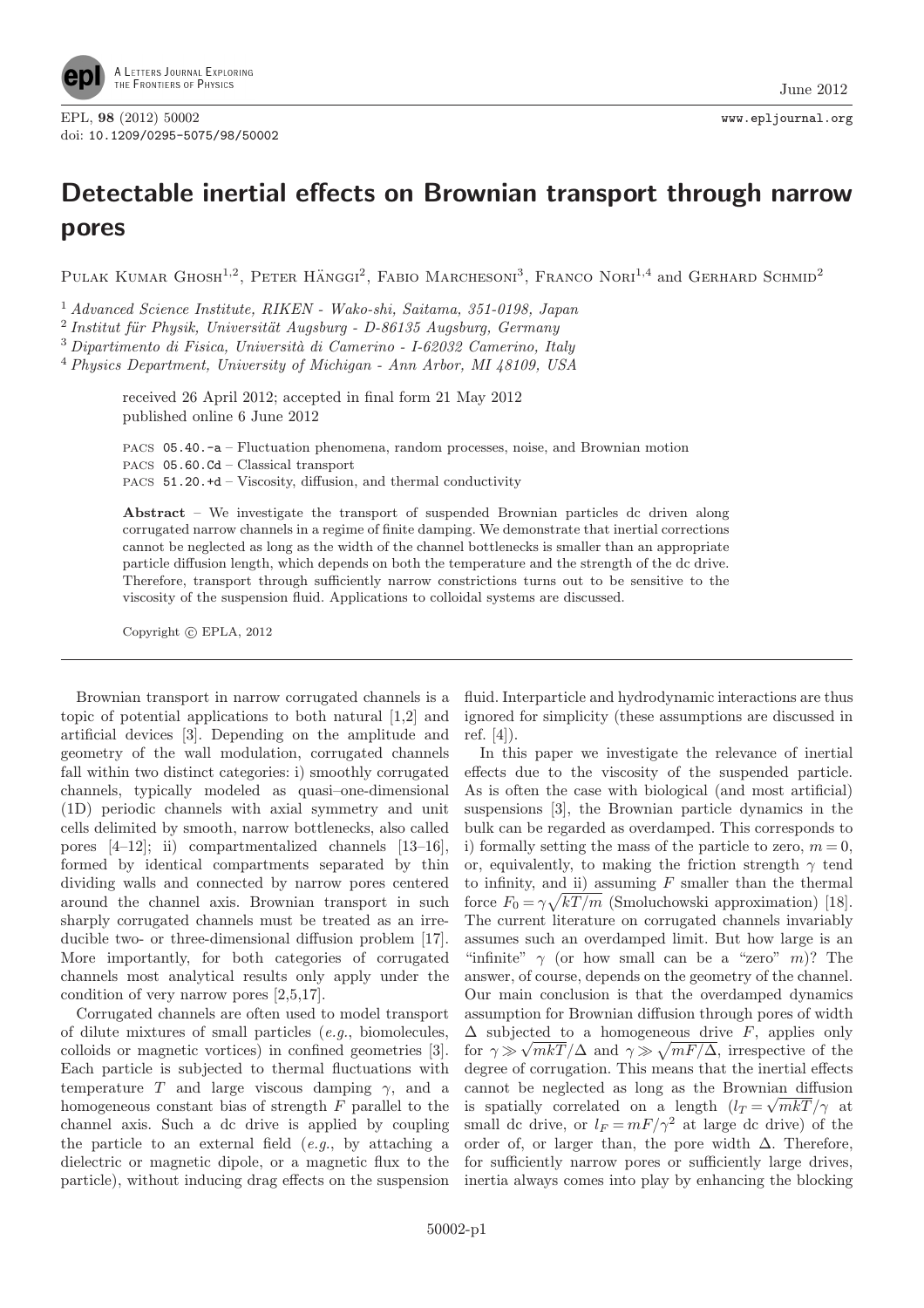

Fig. 1: (Color online) Rescaled mobility,  $\gamma \mu$ , vs. rescaled damping constant,  $r\gamma/\gamma_T$ , in the corrugated channel of eq. (2) at small drive,  $F/F_T = 0.1$ , and for different pore sizes,  $\Delta/y_L$ , and aspect ratio,  $r = x_L/y_L$ . All quantities are expressed in dimensionless units with scaling parameters  $r = x_L/y_L$ ,  $F_T =$  $kT/\Delta$  and  $\gamma_T = \sqrt{mkT}/\Delta$ , see eq. (3). The dotted line is the fitting law of eq. (5). The actual parameter values used in our simulations are  $m = kT = y_L = 1$ . Inset: corrugated channel with the boundary function  $w(x)$  given in eq. (2).

action of the channel bottlenecks. Thus, the condition of vanishingly narrow pores,  $\Delta \rightarrow 0$ , assumed in most analytical studies, can be inconsistent with the assumption of overdamped diffusion in the spirit of the Smoluchowski approximation [18]. Finally, we also discuss applications to transport in colloidal systems.

Let us consider a point-like Brownian particle diffusing in a two-dimensional (2D) suspension fluid contained in a periodic channel with unit cell  $x_L \times y_L$ , as illustrated in fig. 1 (inset). The particle is subjected to a homogeneous force  $\vec{F} = F \vec{e}_x$  oriented along the x-axis. The damped Brownian particle obeys the 2D Langevin equation

$$
m\mathrm{d}^2\vec{r}/\mathrm{d}t^2 = -\gamma \mathrm{d}\vec{r}/\mathrm{d}t + \vec{F} + \sqrt{2\gamma kT} \vec{\xi}(t),\qquad(1)
$$

where  $\vec{r} = (x, y)$ . The random forces  $\vec{\xi}(t) = (\xi_x(t), \xi_y(t))$ are zero-mean, white Gaussian noises with autocorrelation functions  $\langle \xi_i(t) \xi_j(t') \rangle = \delta_{ij} \delta(t-t')$ , with  $i, j = x, y$ . The symmetric walls of the corrugated channel have been modeled by the sinusoidal function  $\pm w(x)$  (fig. 1, inset),

$$
w(x) = (1/4)[(y_L + \Delta) - (y_L - \Delta)\cos(2\pi x/x_L)].
$$
 (2)

With this choice for  $w(x)$  we made explicit contact with the current literature on entropic channels [4–10]. However, similar results were obtained for sharper corrugation profiles, e.g., for compartmentalized channels [13– 16] (not reported here). We numerically integrated eq. (1) by a Milstein algorithm [19] with time step,  $\Delta t$ , ranging from  $10^{-6}$  down to  $10^{-9}$ , as F was increased. For each run,  $\Delta t$  was set small enough for the output to be independent of it. The stochastic averages reported below were

obtained as ensemble averages over  $10^6$  trajectories with random initial conditions; transient effects were estimated and subtracted.

Two quantifiers have been used to characterize the Brownian transport in such sinusoidally corrugated channel:

i) Mobility. The response of a Brownian particle in a channel subjected to a dc drive,  $F$ , oriented along the x-axis, is expressed by the mobility,  $\mu(F) = \langle v(F) \rangle / F$ , where  $\langle v \rangle \equiv \langle \dot{x}(F) \rangle = \lim_{t \to \infty} [\langle x(t) \rangle - x(0)]/t$ . The function  $\mu(F)$  increases from a relatively small value for  $F = 0$ , *i.e.*,  $\mu(F=0) = \mu_0$ , up to the free-particle limit,  $\gamma \mu_{\infty} = 1$ , for  $F \to \infty$  [10]. We recall that in the bulk, a free particle drifts with speed  $F/\gamma$ .

ii) Diffusivity. As a Brownian particle is driven across a periodic array of bottlenecks or compartment pores, its diffusivity,  $D(F) = \lim_{t \to \infty} [\langle x^2(t) \rangle - \langle x(t) \rangle^2]/2t$ , picks up a distinct F-dependence. In corrugated channels with smooth bottlenecks, for  $F \to \infty$  the function  $D(F)$  approaches the free or bulk diffusion limit,  $D(\infty) = D_0 \equiv kT/\gamma$ , after going through an excess diffusion peak centered around an intermediate (temperaturedependent [10]) value of the drive. Such a peak signals the depinning of the particle from the barrier array of  $w(x)$  associated with the channel bottlenecks [20].

Recall that, in the absence of external drives and for any value of the damping constant, Einstein's relation,  $\gamma\mu_0 = D(F=0)/D_0$ , establishes the dependence of the transport parameters on the temperature and the channel compartment geometry under equilibrium conditions.

Inertial effects in corrugated channels become apparent both for small  $\gamma$  and for large F. By inspecting figs. 1 and 2 we immediately realize that (for small  $\gamma$ ) inertia tends to suppress the particle mobility through the channel bottlenecks. At large F, when plotted vs.  $\gamma$  (fig. 2(a)), the rescaled mobility approaches unity for  $\gamma \to \infty$ , as expected in the Smoluchowski approximation [10], but drops to zero in the underdamped limit,  $\gamma \rightarrow 0$ . More remarkably, the resulting  $\gamma\mu$  curves shift to higher  $\gamma$  on increasing F (main panel). On expressing  $\gamma$  in units of  $\gamma_F = \sqrt{mF/\Delta}$ , see eq. (4) below, the curves for large drives tend to collapse on a universal curve well fitted by the power law  $(\gamma/\gamma_F)^{\alpha}$  with  $\alpha = 1.4$  (inset). Correspondingly, in fig. 2(b) the mobility grows like  $\Delta^{\alpha/2}$  at large F (inset) and decays like  $F^{-\alpha/2}$ for small  $\Delta$  (main panel).

The power law,  $\gamma \mu \propto (\gamma/\gamma_F)^{\alpha}$ , introduced here is only a convenient fit of the rescaled mobility function, even if it holds for two or more decades of  $\gamma/\gamma_F$ . The analytical form of that function remains to be determined. Deviations from the fitted power law,  $\mu \propto \Delta^{\alpha/2}$ , for the mobility at very small  $\Delta$  (fig. 2(b), inset), suggest that the fitting exponent,  $\alpha$ , slightly depends on  $\Delta$ , with  $\alpha \rightarrow 2$  in the limit  $\Delta \rightarrow 0$  (not shown). (Note that, on the contrary, the power law  $\gamma \mu \propto F^{-\alpha/2}$  works throughout the entire  $F$  range explored in fig. 2(b).)

The dependence of the rescaled mobility on the system parameters in the underdamped limit is further illustrated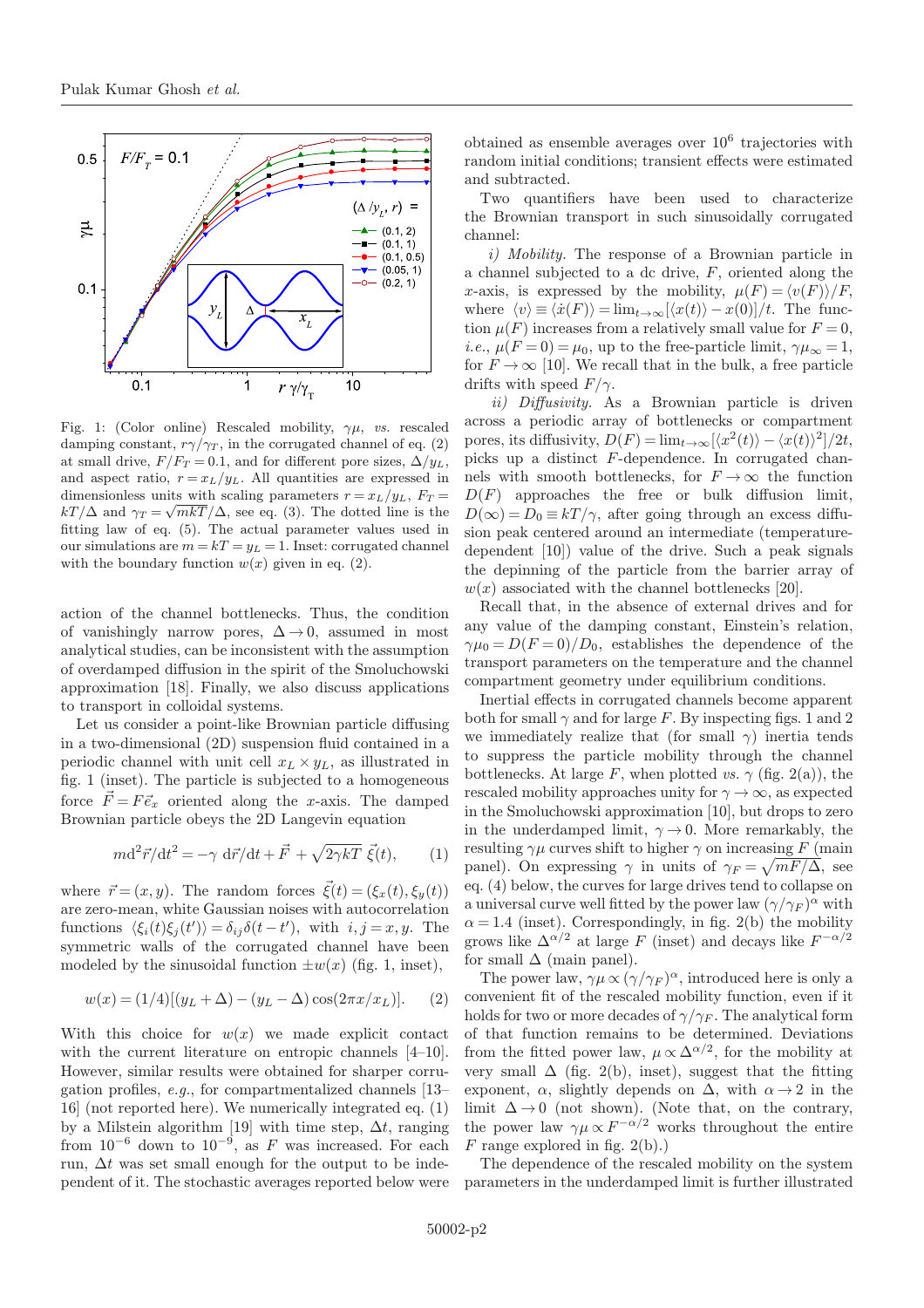



Fig. 2: (Color online) Rescaled mobility,  $\gamma\mu$ , in a corrugated channel with aspect ratio  $r = 1$ , rescaled pore size  $\Delta / y_L = 0.1$ , and (a) vs. the rescaled damping  $\gamma/\gamma_T$  for different force values F; (b) vs.  $F/F_T$  for various  $\gamma$ . The scaling parameters are  $F_T =$  $kT/\Delta$  and  $\gamma_T = \sqrt{mkT}/\Delta$ ; the actual simulation parameters were set to  $m = kT = y_L = 1$ , as in fig. 1. Inset in (a): data from the main panel after different rescaling of damping constant,  $\gamma/\gamma_F$ , with  $\gamma_F = \sqrt{mF/\Delta}$ , see eq. (4); the raising branch of the universal curve for large drives is fitted by the power law  $(\gamma/\gamma_F)^{\alpha}$  with  $\alpha = 1.4$ . Inset in (b):  $\gamma \mu$  vs.  $\Delta/y_L$  for  $\gamma/\gamma_T = 0.4$ and two values of  $F$ . The dotted lines in (b) represent the largedrive power laws  $(F/F_T)^{-\alpha/2}$  (main panel) and  $(\Delta/y_L)^{\alpha/2}$ (inset), both with  $\alpha = 1.4$ ; for  $F/F_T = 1$ ,  $\mu$  is proportional to  $\Delta$  (inset).

in fig. 1, where at low  $\gamma$  and for vanishingly small drives, the mobility grows proportional to the aspect ratio  $r =$  $x_L/y_L$  of the channel unit cell and the pore cross-section  $\Delta$ , *i.e.*, it scales with the dimensionless quantity  $r\gamma/\gamma_T$ (see also the data set for  $F/F_T = 1$  in the inset of fig. 2(b)).

Deviations of the diffusivity data from the expected overdamped behavior are even more prominent. As shown in fig. 3, at large  $\gamma$  the curves  $D(F)$  approach the horizontal asymptote  $D(F) = D_0$ , as expected [10]. However, beyond a certain value of  $F$ , seemingly proportional to  $\gamma^2$  (see figure inset), these curves abruptly depart from



Fig. 3: (Color online) Rescaled diffusivity,  $D/D_0$ , vs. rescaled force,  $F/F_0$ , (main panel) and the rescaled diffusion coefficient  $D/D_T$  vs.  $F/F_T$  (inset) in the corrugated channel of eq. (2) with aspect ratio  $r = 1$ , rescaled pore width  $\Delta/y_L = 0.1$ , and different friction coefficients  $\gamma$ . The actual simulation parameters are  $m = kT = y_L = 1$ . The meaning of the scaling parameters,  $D_T = kT/\gamma_T$ ,  $F_0 = \gamma \sqrt{kT/m}$ , and  $F_T = kT/\Delta$ , is discussed in the text. The solid line in the inset is the heuristic power law of eq. (6).

their horizontal asymptote. In the underdamped limit, the F-dependence of the diffusivity bears no resemblance with the typical overdamped behavior. At low  $\gamma$ , all  $D(F)$  data sets collapse to a unique curve (fig. 3, inset), which tends to a value smaller than  $D_0$  for  $F \to 0$ , and diverges for  $F \to \infty$ , like  $F^{\beta}$  with  $\beta \simeq 1$ . Such power law holds for large  $\gamma$ , as well, though in the large-F domain, only. Indeed, for exceedingly large  $F$ , all  $D(F)$  curves seem to eventually approach a unique asymptote, irrespective of  $\gamma$ .

By comparing the plots of figs. 1–3 we conjecture that corrections due to inertia become significant in two regimes:

i) at low drives for

$$
\gamma \lesssim \gamma_T = \sqrt{mk}T/\Delta. \tag{3}
$$

This characteristic damping was used to rescale the mobility data in fig. 1 (see also fig. 2(b), inset); moreover, in fig. 3, for  $\gamma < \gamma_T$  the diffusivity becomes a monotonic function of F with no plateau around  $D_0$ . The physical meaning of  $\gamma_T$  is simple. For  $\gamma < \gamma_T$  the thermal length  $l_T = \sqrt{mkT}/\gamma$  grows larger than the width of the pores,  $\Delta$ , so that the Brownian particle cannot reach the normal diffusion regime, implicit in Einstein's relation, before bouncing off the pore walls. As a consequence, the Smoluchowski approximation fails in the vicinity of the bottlenecks.

Replacing  $\gamma$  with  $\gamma_T$  in the bulk quantities  $D_0$  and  $F_0$ yields, respectively,  $D_T = kT/\gamma_T$  and  $F_T = kT/\Delta$ . These are the  $\gamma$ -independent rescaling factors introduced in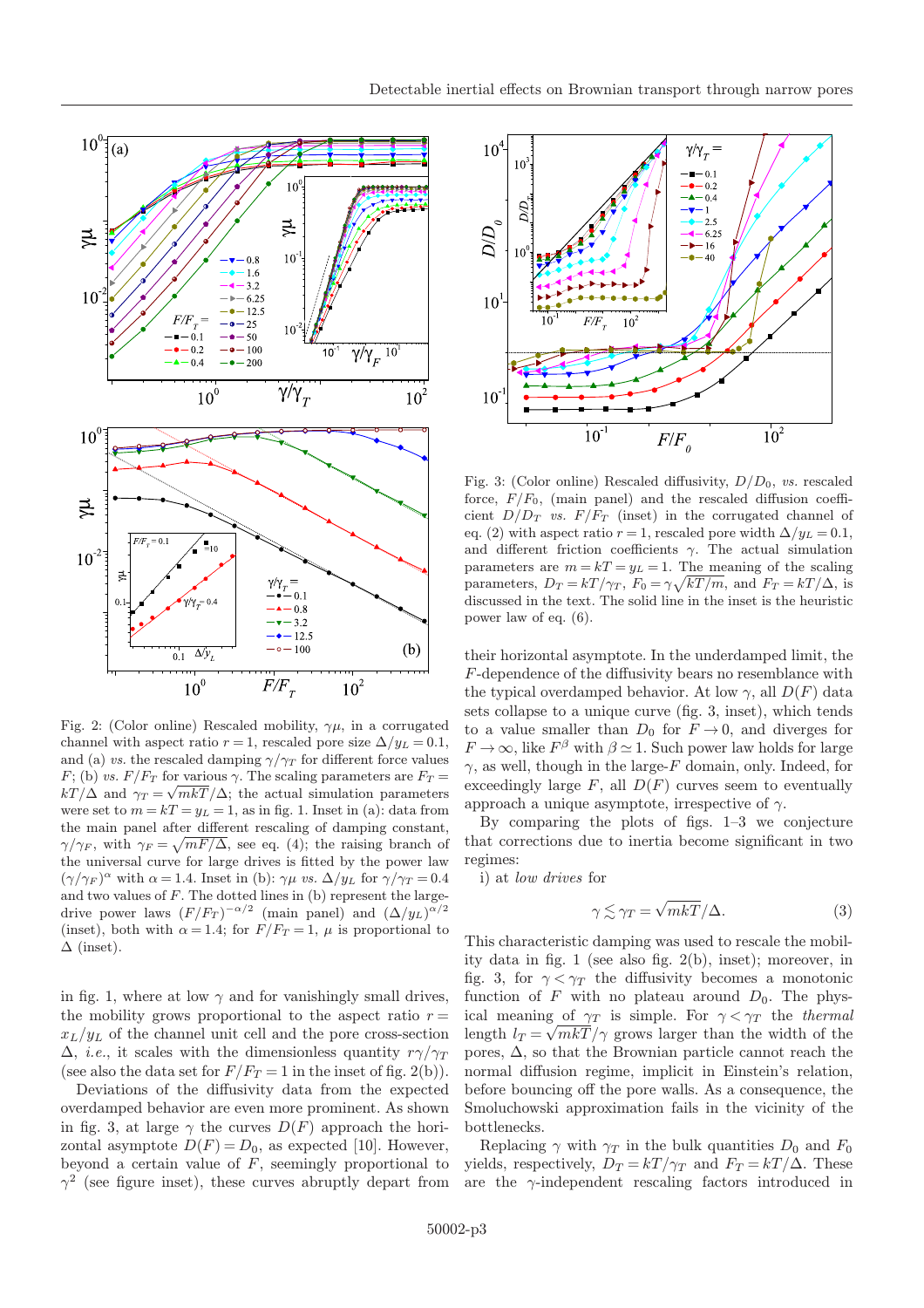figs. 1–3 to characterize the inertia effects of the pore constrictions;

ii) at high drives, for

$$
\gamma \lesssim \gamma_F = \sqrt{mF/\Delta}.\tag{4}
$$

In the presence of a strong dc drive, the condition  $\gamma \gg \gamma_T$ does not suffices to ensure normal diffusion; the additional condition  $\Delta > l_F$  is required. Here,  $l_F = mF/\gamma^2$  represents the ballistic length of a driven-damped particle, which is an estimate of the bouncing amplitude of a driven particle against the bottleneck. Upon increasing F at constant  $\gamma$ ,  $l_F$  eventually grows larger than  $\Delta$  and inertia comes into play for  $\gamma_F \gtrsim \gamma$ . This mechanism is clearly responsible for the abrupt increasing branches of  $D(F)$  in fig. 3.

An analytical derivation of the transport quantifiers in the presence of strong inertial effects (low  $\gamma$  and/or large  $F$ ) proved a difficult task. However, the following phenomenological arguments can explain our numerical findings.

Let us first consider the rescaled mobility at low drives. For  $F = 0$  the transport quantifiers  $\gamma \mu_0$  and  $D(0)$  can be formally expressed in terms of the mean exit time,  $\bar{\tau}_e$ , of the Brownian particle out of a single compartment, namely,  $D(0) = x_L^2/4\bar{\tau}_e$  and  $\mu_0 = D(0)/kT$  (Einstein's relation). An analytical expression for  $\bar{\tau}_e$  as a function of the compartment geometry is only available in the Smoluchowski approximation [17]. In the low-damping regime, we only have a rough estimate of  $\bar{\tau}_e$ . For  $F = 0$ the particle bounces off a compartment wall with rate  $\left(2/\pi\right)\left(2\sqrt{kT/m}/x_L\right)$  (attack frequency), but only a fraction  $\Delta/y_L$  of such collisions leads to pore crossing. As a consequence,  $\bar{\tau}_e \sim 4x_L y_L \sqrt{m/kT}/\pi\Delta$  and

$$
\gamma \mu_0 \sim \frac{\pi}{4} \frac{\gamma x_L}{\sqrt{kT}} \frac{\Delta}{y_L} = \frac{\pi}{4} \left( r \frac{\gamma}{\gamma_T} \right),\tag{5}
$$

which closely reproduces the numerical data of fig. 1 for  $F/F_T = 1$  with mobility  $\mu \propto \Delta$ .

The divergence of the diffusivity with the drive shown in fig. 3,  $D(F) \propto F^{\beta}$  with  $\beta = 1$ , is surprising since in the Smoluchowski approximation  $D(F)$  always tends to its bulk value,  $D_0$ . A heuristic explanation for this asymptotic power law runs as follows. The dispersion of a strongly driven particle at low damping is due to its bouncing back and forth inside the channel cells with speed  $\pm \bar{v}$  and  $\bar{v} =$  $F/\gamma$ . Therefore,  $D(F) = \bar{v}^2 \bar{\tau}_e/4$ , where  $\bar{\tau}_e$  is the particle mean exit time through one of the pores of a channel cell,  $\bar{\tau}_e = (\pi/2)(x_L/\bar{v})(\gamma/\gamma_T)$ . The time constant  $\bar{\tau}_e$  is estimated here as the cell crossing time,  $x_L/\bar{v}$ , multiplied by the geometric factor  $\pi/2$  (also used to derive eq. (5)) and the success probability,  $\gamma/\gamma_T$ , for the particle to actually cross the bottleneck during a sequence of correlated bounces extending over the relaxation time  $m/\gamma$ . One thus concludes that  $D(F) = (\pi/8)(x_L\Delta F)/\sqrt{mkT}$ , or, in rescaled units of  $\gamma_T$  and  $D_T$ ,

$$
\frac{D(F)}{D_T} = \frac{\pi}{8} \frac{x_L F}{kT},\tag{6}
$$

in rather good agreement with our simulation data (see inset of fig. 3). Lowering the temperature, for small damping  $D(F)$  diverges like  $T^{-1/2}$ , which means that diffusion is dominated by a (chaotic) mechanism of ballistic collisions.

The main result of this work is that for real physical suspensions flowing through compartmentalized geometries, both in biological and artificial systems, the limit of vanishingly small pore size becomes extremely sensitive to the finite viscosity of the suspension fluid. With respect to previous attempts at incorporating finite-mass effects in the analysis of Brownian transport through corrugated narrow channels [21], we stress that the inertial effects reported here are not of mere academic interest. Indeed, such effects can become appreciable even at low Reynolds numbers and for relatively small drives, where the viscous action of the fluid on a suspended particle is well described by Stokes' term in eq.  $(1) - i.e.,$  hydrodynamic corrections are negligible.

Inertial effects can be directly observed, for instance, in a dilute solution of colloidal particles driven across a porous membrane or an artificial sieve [22]. To be specific, let us consider spherical polystyrene beads [23] of radius  $r_0 = 1 \,\mu\text{m}$ , suspended in a low viscous medium with, say,  $\eta = 8.9 \times 10^{-4}$  Pa·s (water),  $6.0 \times 10^{-4}$  Pa·s (benzene) or  $3.6 \times 10^{-4}$  Pa $\cdot$ s (acetone). For the typical mass density of polystyrene,  $200 \text{ kg/m}^3$ , the mass of a spherical bead of radius  $r_0 = 1 \mu m$  is  $m \approx 8.4 \times 10^{-16}$  kg. The corresponding rescaled damping constant  $\gamma/m$ , eq. (1), can be determined by making use of Stokes' law,  $\gamma/m = 6\pi \eta r_0/m$ , namely  $\gamma/m \simeq 2.0 \times 10^{-5} \text{ ps}^{-1}$  (water),  $1.4 \times 10^{-5} \text{ ps}^{-1}$ (benzene) and  $8.1 \times 10^{-6}$  ps<sup>-1</sup> (acetone).

At room temperature,  $T = 300 \text{ K}$ , the thermal energy unit is  $kT = 4.14 \times 10^{-21}$  kg m<sup>2</sup>/s<sup>2</sup>. If the pore radius is, say, 10% larger than  $r_0$ , then the effective width  $\tilde{\Delta}$  for the finite-radius particle to go through the pore, becomes  $\tilde{\Delta} = \Delta - 2r_0 = 0.2 \mu m$  and the rescaled zero-drive damping threshold  $\gamma_T/m = \sqrt{kT/m\tilde{\Delta}^2}$  equals  $1.1 \times 10^{-8} \text{ ps}^{-1}$ . Here,  $\gamma_T \ll \gamma$ , which justifies the applicability of the overdamped dynamics. Nevertheless, for effective widths in the order of nanometers, i.e.,  $\tilde{\Delta} = 0.002 \,\mu \text{m}$ ,  $\gamma_T / m \simeq$  $2.2\times10^{-6}\,\mathrm{ps^{-1}}$  reaches the order of the rescaled damping constant of acetone reported above.

Moreover, the corresponding non-scaled large-drive damping threshold  $\gamma_F/m = \sqrt{F/m\tilde{\Delta}}$  can be easily achieved when applying dielectrophoretic forces. Depending on the size of the electrodes, dielectrophoretic forces acting on particles with radius  $1 \mu m$  can result in pulling forces of up to 100 pN [24]. As a consequence,  $\gamma_F / m \simeq 1.1 \times 10^{-5} \text{ ps}^{-1} > \gamma_F / m$ . For suspended particles of even larger radius or higher mass density, both conditions  $\gamma < \gamma_T$  and  $\gamma < \gamma_F$  are also experimentally achievable.

In conclusion, the experimental demonstration of inertial effects on Brownian transport through narrow pores is accessible by manipulating artificial particles of moderate